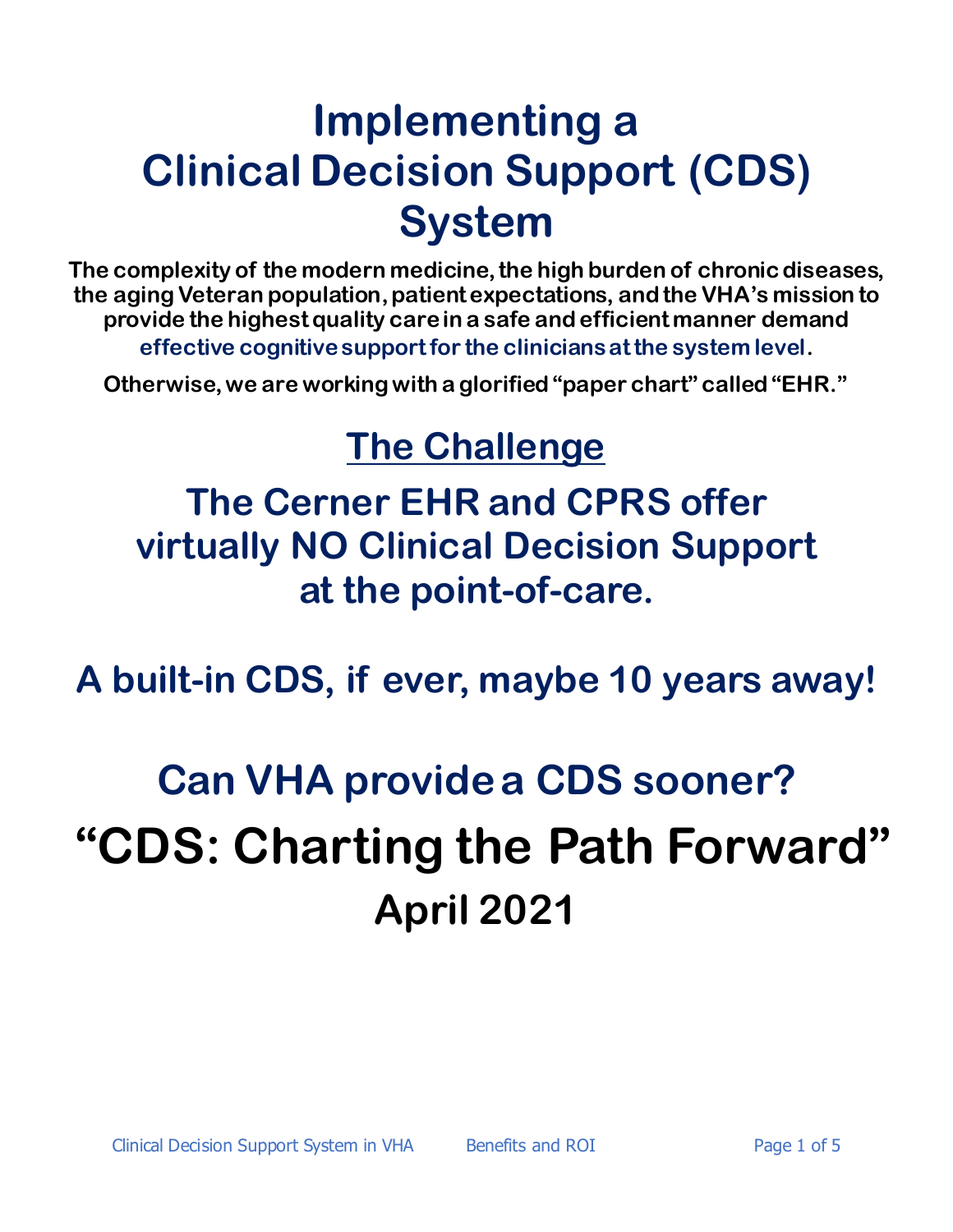#### **CDS: Tangible and Intangible Benefits, and Return on Investment (ROI)**

Reduce clinical errors: A well designed CDS empowers clinicians to provide high-quality care with less effort and less burn-out!

A well designed CDS identifies, thus prevents, clinical errors *before* they can harm the patient.

- The CDS PROACTIVELY provides clinical intelligence at the point of care, AND
- Reduces the "cognitive burden of scut-work" thus frees-up the providers to focus on the real patient care issues.
- Reduce the administrative overhead of RCA and peer-reviews.
- Reduce the risk of lawsuits and relates costs (more below).

Increase Productivity and Efficiency: Using automation, a well-designed CDS can significantly reduce the non-value-added work.

According to American Medical Association (AMA) studies, providers spend up to two-thirds of their patient care time on the EHR-related activities.

- Most of the clinician's time is spent on searching and organizing data for clinical decision making.
- The EHR challenges, without help of a CDS, have much greater negative impact on the technology-challenged clinicians.
- A CDS can reduce the unnecessary procedures and consults.
- Positive impact on the third-party reimbursement and VERA.

#### Reduce lawsuits and the related costs:

In addition to the human suffering and negative publicity, there is significant malpractice cost:

- The average cost to settle/resolve a lawsuit is estimated to be \$300K to \$400K. Preventing just one lawsuit pays for the VAMC's CDS-related costs for many years.
- "[VA]…has paid out approximately \$100 million a year to settle more than 3,000 veterans medical malpractice claims" per [Veteran Medical Malpractice at VA](https://www.lawyersandsettlements.com/lawsuit/veteran_medical_malpractice.html)  [Hospitals \(lawyersandsettlements.com\)](https://www.lawyersandsettlements.com/lawsuit/veteran_medical_malpractice.html).
- "[VA]…paid out roughly \$845 million in malpractice cases during the past 10 years…" [VA's malpractice tab: \\$845M in 10 years \(daytondailynews.com\)](https://www.daytondailynews.com/news/malpractice-tab-845m-years/xUIn4nAuUuXTPzcHVmVjQK/).

#### Better continuity of care with staff retention and high morale:

There is a national shortage of providers and nurses in all fields. Compared to the private sector, VHA has pay-disadvantage. Many VAMCs in certain geographic areas have great difficulty hiring and retaining staff. Therefore, recruitment and retention are an extremely important aspect of a sustainable healthcare delivery system.

It takes about one year to hire, and costs 2x the salary to replace a provider. Further, it takes about one year to achieve the full productivity level for a new clinician. This translates to significant negative impact on the productivity for up to two years.

#### Greater patient and provider satisfaction:

More eye-contact time which builds trusting relationship resulting in better patient experience and compliance.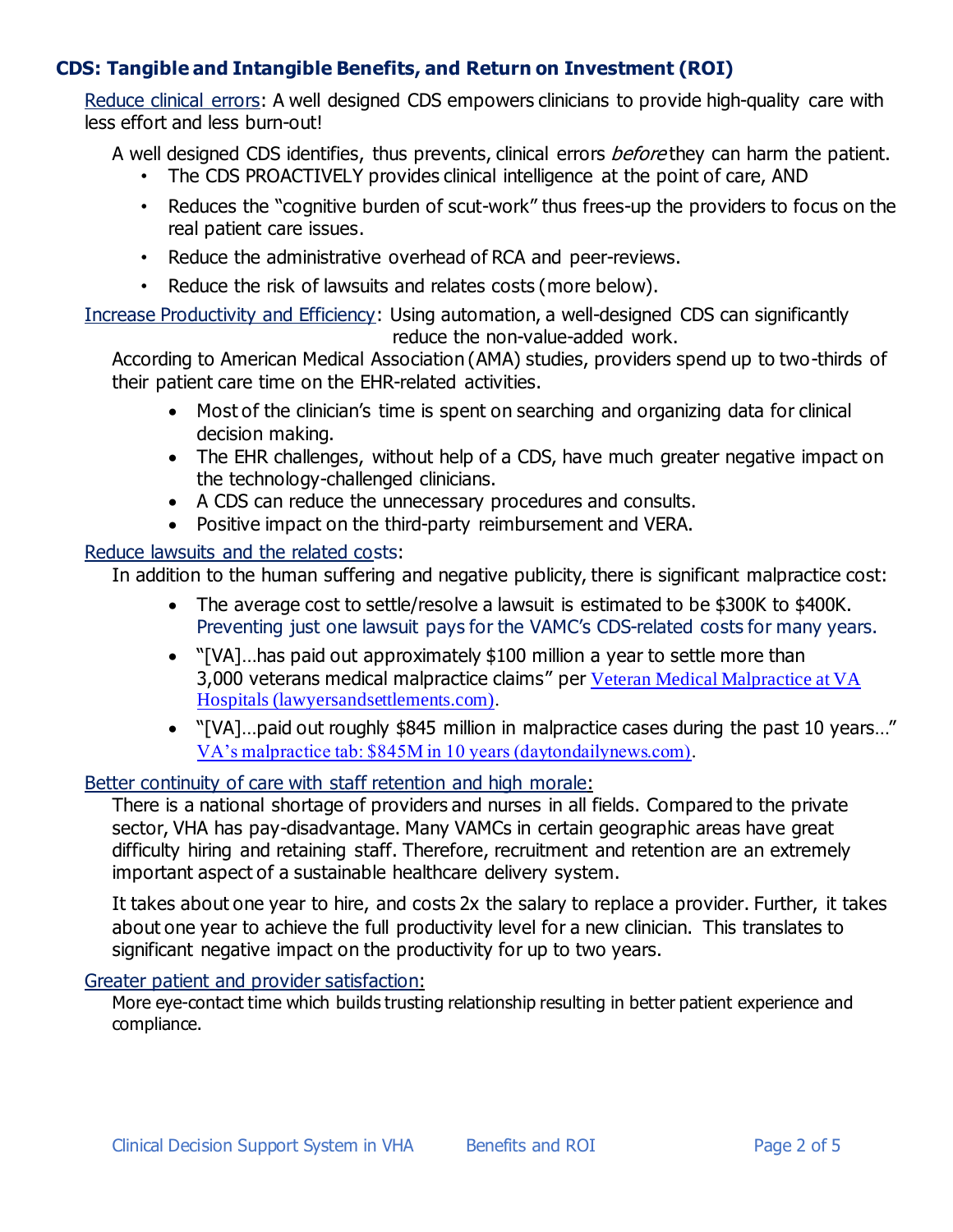#### **The "No-Brainer" Cost Analysis**

The current annual licensing fee for Brillians license is \$0.75 per unique veteran. Compare that to "per minute cost" of the clinic time.

The approximate Per-minute Cost of the Physician's time based on 46 weeks/year, 40 hours per week. Add 28% to the salary as the cost of the various benefits.

- Primary Care physicians (salary  $$200K/year + benefits$ ) =  $$2.25$
- Specialist (most specialties. salary  $$250K/$  year + benefits) =  $$3.00$
- Specialist (some specialties salary  $$300K+/$  year + benefits) =  $$3.50$

For sake of simplicity, assume the **average cost is: \$2.75 per minute.** (The actual cost of the clinic time much higher if we include support staff's salaries, space, utilities, house-keeping costs, etc.)

**The Breaks-even Point**: If Brillians saved just one minute/veteran/year**,** it pays for the licensing fee four times over!

The actual time-savings are much higher as detailed in the two tables below. This is in addition to the ROI of the many tangible and intangible benefits noted earlier.

For example, searching for a procedure report in CPRS may easily take 5-10 minutes. Brillians can find the same in 2 seconds! Multiply that by thousands of searches and many other timesaving events per VAMC per years. It is evident that Brillians is hugely cost effective.

#### **Brillians:A comprehensive CDS designed for VA's VistA system**

The market research shows that there is no other CDS product which is designed to work with the VistA system. "Brillians" meets the core criteria:

- 1. Comprehensive *it includes nearly every* CDS *feature* desired by the clinicians. Piece-meal solutions, which address one need, do not work for the busy clinical users.
- 2. ONE App, one login and consistent UI for all the features (see features list later).
- 3. VistA/CPRS native. Developed for, field tested, and well-liked by the VHA clinicians. Brillians is currently licensed by about 24 VAMCs (16% of the 150 VAMCs).
- 4. Mature about 15-year experience in the live-patient-care settings in VHA. It has gone through countless **"**build–feedback–learn–improve**"** cycles.
- 5. Under active development: The existing features are updated, and the new ones are added regularly based on the user feedback.
- 6. Written in the modern, object-oriented programming language called "Delphi" (the same is used to program CPRS).
- 7. Fully compliant with VHA's information security requirements including 2-factor login. VA TRM approved ([Brillians \(va.gov\)](https://www.oit.va.gov/Services/TRM/ToolPage.aspx?tid=7557)).
- 8. Easy to implement: It does NOT require any new hardware, databases, webservers, or any new IT resources. (The App is installed in a network folder of the VAMC's choice.)
- 9. No changes to the VistA system (no new MUMPS code/changes, etc.). If the facility can run CPRS, they can run Brillians without any changes to their hardware or software systems.
- 10.Easy to use: Designed with CPRS users in mind to reduce the learning curve. From ground up, Brillians is designed to meet VHA clinicians' needs. It follows the Windows UI conventions, so Windows users already feel at home.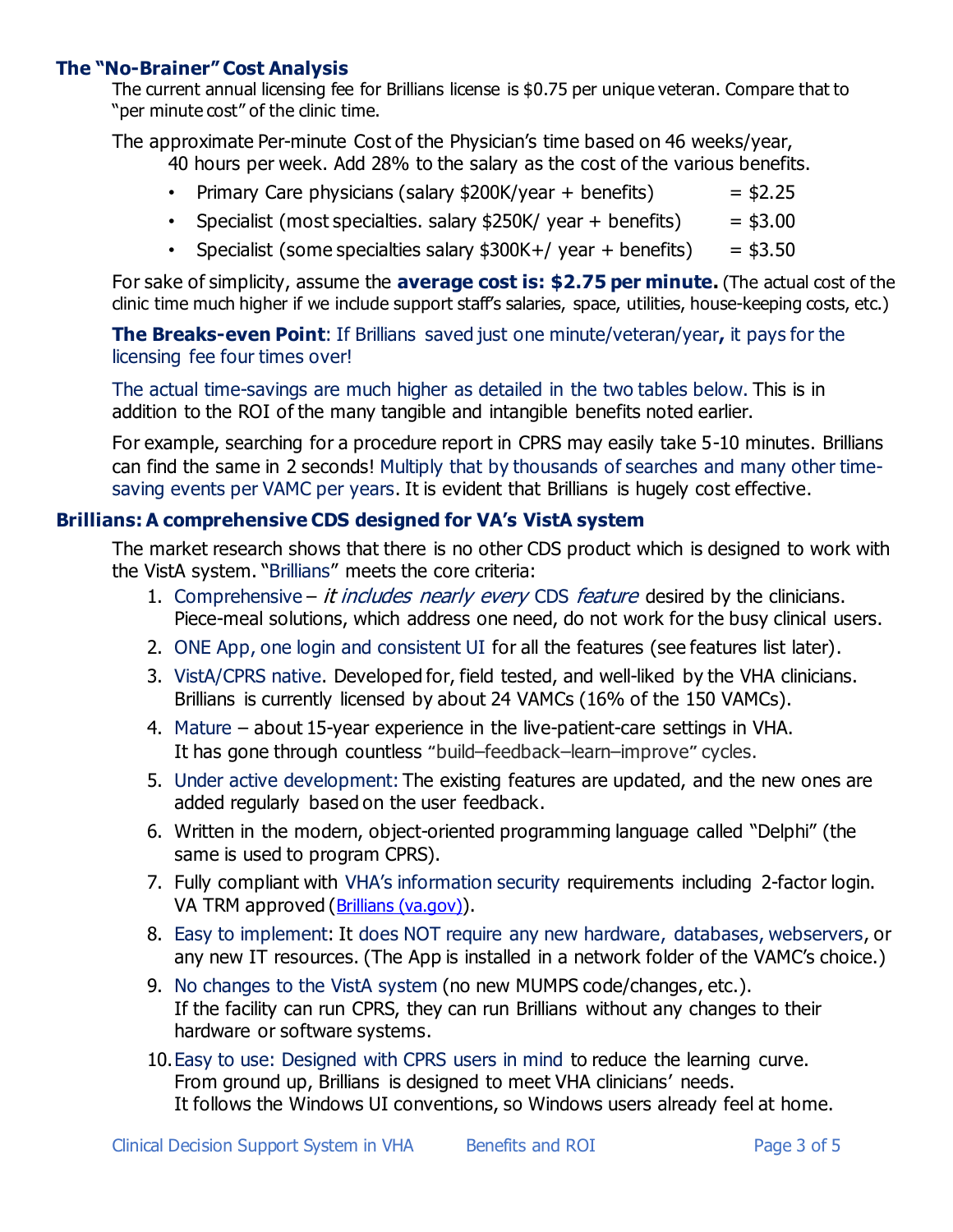#### Brillians: Partial List of Features and Benefits

| <b>Key Features</b>                                                                                                    | <b>Benefits</b>                                                                                                                                                                                                                                                                       | <b>Brillians vs CPRS/manual</b>                                                                                                                                                                                                                         |
|------------------------------------------------------------------------------------------------------------------------|---------------------------------------------------------------------------------------------------------------------------------------------------------------------------------------------------------------------------------------------------------------------------------------|---------------------------------------------------------------------------------------------------------------------------------------------------------------------------------------------------------------------------------------------------------|
| <b>Automated Data</b><br>Analysis<br><b>Prevents clinical</b><br>errors                                                | Brillians automatically identifies and<br>displays a list of the clinical issues that<br>need clinician's attention. See the link<br>below to understand how Brillians<br>reduces the risk of clinical errors:<br><b>Brillians Advisories: Logic and Scope  </b><br><b>SupraVISTA</b> | Not available in CPRS.<br><b>CPRS</b> : $4+$ hours manually or<br>impossible.<br>Brillians: 30 seconds at point of<br>care. For each issue, one-click<br>provides enough details to<br>make clinical decisions without<br>searching the medical record. |
| System, disease, and<br>specialty<br>centric "Views" of<br>clinical data                                               | One click displays all the relevant<br>information about the given body<br>system, disease, or the specialty on one<br>page. Users and VAMC can add<br>personal and shared Views for special<br>needs.                                                                                | Not available in CPRS.<br>CPRS: 10-15 minutes to<br>manually find relevant data on<br>different tabs.<br>Brillians: 2 seconds.                                                                                                                          |
| Many search options<br>including Google-<br>like Keyword<br><b>Search</b>                                              | Instantly find information by searching<br>a large subset of recent clinical data<br>which is silo'ed on multiple CPRS tabs.                                                                                                                                                          | Not available in CPRS.<br>Manual search: 10+ mins.<br><b>Brillians:</b> instant results                                                                                                                                                                 |
| VA and DoD<br>Remote data.<br>Download and<br>Search remote data<br>from multiple<br>medical centers<br>within seconds | Within seconds, you can download data<br>from MULTIPLE VAMCs for N years.<br>Data is displayed on CPRS like tabs.<br>User can perform "Keyword Search" on<br>the entire downloaded data.                                                                                              | Finding remote data in <b>JLV</b> can<br>be cumbersome.<br>Brillians supports google-like<br>search of the remote data.<br>Download and search remote<br>data in about 30 seconds.                                                                      |
| VA local and<br>national Formulary<br>Search                                                                           | Why call and wait for the Pharmacist?<br>Instantly find items in VA formulary.<br>Search by partial name of the item.                                                                                                                                                                 | Not available in CPRS.<br>Manual: Phone call to<br>Pharmacy. Two to ?? minutes.<br><b>Brillians: Instant results</b>                                                                                                                                    |
| Creative<br><b>Lab Review</b>                                                                                          | Efficiently find and review abnormal<br>labs for past N years.<br>Review common lab profiles with one<br>click.                                                                                                                                                                       | $CPRS$ – cannot display<br>abnormal labs ONLY.<br><b>Brillians-filter labs and review</b><br>trend with a few clicks click.                                                                                                                             |
| Creative<br><b>Imaging Review</b>                                                                                      | Instantly see list of imaging studies<br>marked as "Abnormal" and review<br>them with one click. One-click to go to<br>"Impression." Search ALL imaging<br>studies – like it is one document.                                                                                         | $CPRS - does not clearly flag$<br>abnormal imaging thus easy to<br>miss.<br>Brillians - You can't miss<br>abnormal reports.                                                                                                                             |
| <b>HEDIS Metrics at a</b><br>glance                                                                                    | HEDIS/EPRP metrics are a measure of<br>quality of care. In Brillians, user can<br>review all the relevant data in one place<br>which is auto populated.                                                                                                                               | HEDIS metrics data is scattered<br>on many tabs. Thus, the data is<br>hard to find and review in<br>CPRS.                                                                                                                                               |
| And a few more                                                                                                         |                                                                                                                                                                                                                                                                                       |                                                                                                                                                                                                                                                         |